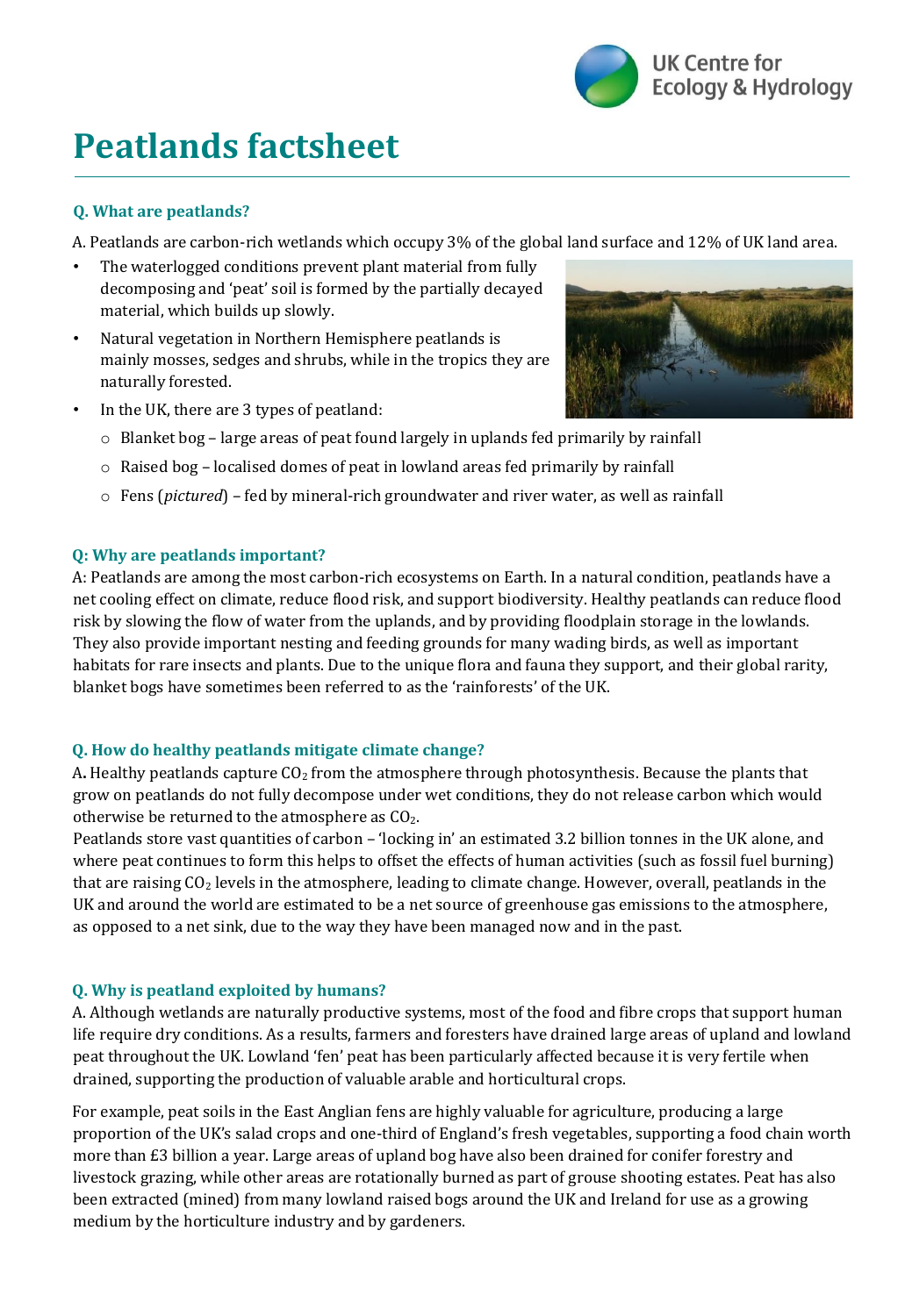## **Q. What is the impact of peatland degradation?**

A. Around 80% of UK peatland has been affected due to human activities which are:

• Draining the soil so it is not waterlogged, in order to make it suitable for crop and tree growth leads to the decomposition of plant material and soil shrinkage. This releases carbon into the air and is thereby a source of CO<sub>2</sub> emissions into the atmosphere. While it takes 1,000 years for 1m of peat to build up, drainage means the land surface reduces an average of 1cm to 2 cm per year through subsidence due to peat oxidation.

Drainage also means large areas of lowland peat, notably in the East Anglian Fens, are now below sea level and at risk from flooding



- The creation of ditches to enable drainage also provides channels for the rapid flow of water, which may increase flood risk downstream
- Drying out the peat soil allows shrubby vegetation to grow, and makes the land more vulnerable to severe wildfires. Fire (caused by managed burning, accidental spread or arson) also produces CO2; for exampl[e a major wildfire on peat in the Scottish Flow Country](https://www.bbc.co.uk/news/uk-scotland-50435811) [i](https://www.bbc.co.uk/news/uk-scotland-50435811)s thought to have doubled Scotland's greenhouse gas emissions during the six days it was burning

# **Q. How much peatland is there in the UK?**

A: Peatland covers around 3 million hectares in this country:

- 22% of the total peatland area remains in a near-natural condition, comprising undrained bogs and fens
- 41% of the UK peat area remains under semi-natural peatland vegetation, but has been affected by human activities including drainage, burn-management, livestock grazing and the cutting of peat for fuel
- 16% is covered by woodland, the majority of which is drained conifer plantation
- 15% is occupied by agricultural cropland and grassland, mainly in lowland regions of England such as the Fens, Norfolk Broads, Manchester Mosses and Somerset Levels
- Industrial peat extraction for horticultural use occupies 0.15% of UK peatland, mostly on lowland raised bogs

#### **Q: How many greenhouse gas emissions are UK peatlands producing?**

A: The first comprehensive research into emissions from peatland areas in the UK was carried out in a [study](https://naei.beis.gov.uk/reports/reports?report_id=980) led by the UK Centre for Ecology & Hydrology and the James Hutton Institute. It estimated the overall, net, greenhouse gas (GHG) emissions from peatlands could exceed the equivalent of around 20 million tonnes of CO<sup>2</sup> each year. This revised calculation adds around 4% to the UK's previously estimated total annual GHG emissions. Globally, scientists estimate peatlands are emitting the equivalent of 1-2 billion tonnes of CO<sub>2</sub>, which is around 2-4% of all human greenhouse gas emissions. A large proportion of these emissions are being produced by the tropical peatlands of Southeast Asia.

#### **Q. How will degrading peatlands affect farming in the long term?**

A. The degradation of peatlands has a negative impact on soil health over time, affecting the long-term viability of agriculture in those areas. Peat subsidence due to drainage also increases the need for expensive pumping to maintain conditions suitable for crop growth, and increases the risk of flooding. Raising water levels could benefit farmers by extending the productive lifetime of the soil, as well as reducing both  $CO<sub>2</sub>$ emissions and flood risk.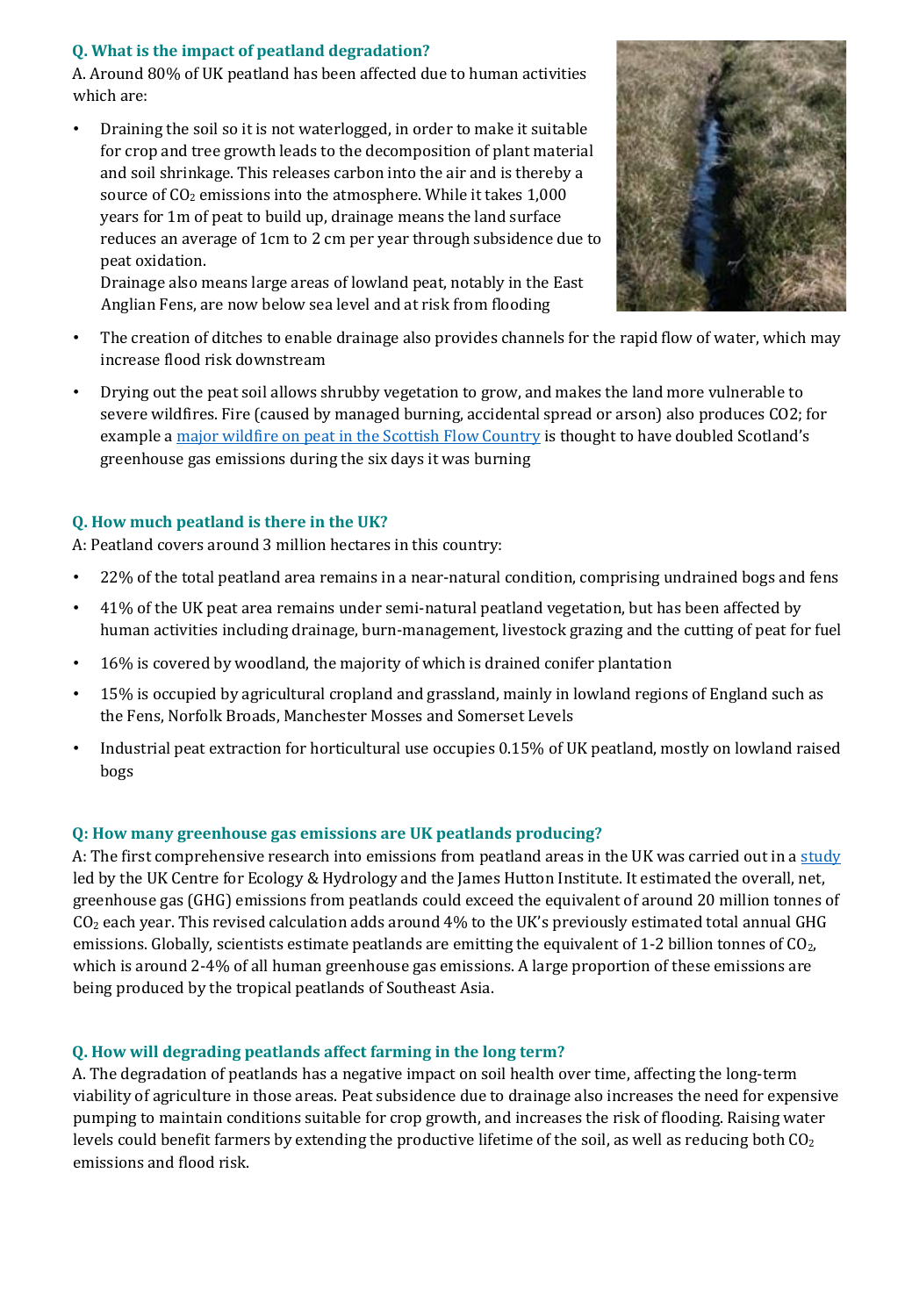#### **Q. Is there a willingness among government agencies and NGOs to reduce emissions?**

A. Based on research and monitoring by UKCEH and other organisations, the UK Government, NGOs, scientists and the agricultural sector increasingly recognise the environmental impacts and costs of degrading peatlands. Reducing GHGs from peatlands is key to the UK's ambition of reaching net zero emissions by 2050. Peat restoration is national government policy in England, Scotland, Wales and Northern Ireland. T[he Office for National Statistics estimates](https://www.ons.gov.uk/economy/environmentalaccounts/bulletins/uknaturalcapitalforpeatlands/naturalcapitalaccounts) fully restoring the UK's degraded peatlands could cost between £8bn-£22bn over the next 100 years, but would save £109bn in terms of reduced carbon emissions.

#### **Q. What action is being taken to restore and manage peatlands in the UK?**

A. Many NGOs, private sector organisations and individual land-managers across the UK are now carrying out peatland restoration. Measures to raise water levels include blocking up ditches, adjusting drainage systems and removing trees from peatland areas.

In England, a new Peat Strategy is part of Defra's 25 Year Environment Plan. This includes £10m funding for restoration schemes in Northumberland, Greater Manchester, North York Moors, East Anglia and Dartmoor. Most of the UK's peat is in Scotland, and the Scottish Government has been funding peatland restoration schemes for several years as part of its National Peatland Plan. This includes Scottish Natural Heritage's Peatland Action initiative which has restored 19,000 hectares since 2012. In 2019, the Scottish Government announced a total [of £14m of funding to repair and restore peatlands.](https://www.bbc.co.uk/news/uk-scotland-highlands-islands-48744548) 

The Welsh and Northern Ireland governments have also backed peatland restoration schemes.

#### **Q. How is the UK Centre for Ecology & Hydrology supporting these activities?**

A. The UK Centre for Ecology & Hydrology (UKCEH) is involved in research into how peatland can be managed sustainably, in order to provide economically viable lower-emission agricultural management options for peatland areas.

More specifically, UKCEH is:

- operating the UK's largest network of peatland greenhouse gas emissions monitoring sites, as well as long-term ecological, water quality and hydrological monitoring sites
- leading a project for Defra measuring CO2 emissions from areas of land with different water levels on a trial site in East Anglia over a two-year period



- a partner in the Water Works project in the Cambridgeshire Fens. This two-year trial, run by the regional Wildlife Trust, is testing how well certain crops grow in wet conditions
- contributing to the Welsh Government's Sustainable Management Scheme programme for peatlands, developing new ground-based and satellite-based monitoring tools to support large-scale peat condition assessment, and to ensure investment in restoration is appropriately targeted and effective
- working with regional water companies, in Wales, Scotland and England, to support effective management of peatlands in water supply catchments; helping to reduce costs for consumers and to ensure the UK's water supply infrastructure is resilient against climate change.
- working with the Committee on Climate Change and others to help identify and reduce the risk of climate change or land-management leading to 'tipping points' of peat degradation in future, and to identify the role of peatland restoration in meeting net zero greenhouse gas emissions by 2050.
- providing the data used by the UK Government to report on its national greenhouse gas emissions under international conventions such as the Kyoto Protocol, and is helping the Government to meet its commitments to include all peatlands in the UK's national emissions inventory by 2021.